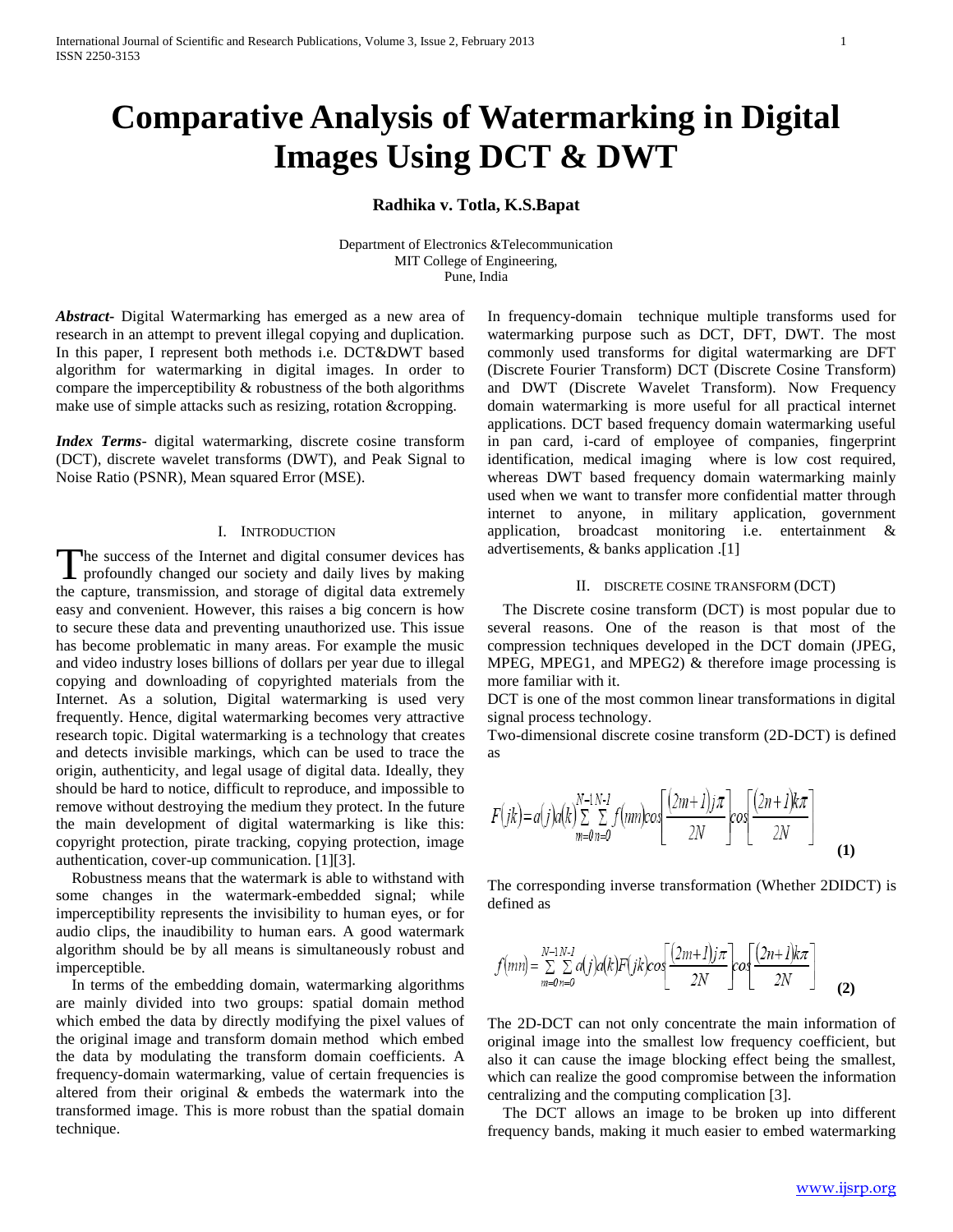information into the middle frequency bands of an image. In order to invisibly embed the watermark that can survive lossy data compressions, a reasonable tradeoff is to embed the watermark into the middle-frequency range of the image.

 The middle frequency bands are chosen such that they have minimized that they avoid the most visual important parts of the image (low frequency) without over-exposing themselves to removal through compression and noise attacks. DCT domain watermarking can survive against the attacks such as noising, compression, sharpening, and filtering.



**Fig.2.1 Middle Band Frequencies In 8x8 Dct Block**



**Fig.2.2 Watermark Embedding in DCT**



**Fig.2.3 Watermark Detection in DCT**

#### III. DISCRETE WAVELET TRANSFORM (DWT)

 Discrete wavelet transforms (DWT), which transforms a discrete time signal to a discrete wavelet representation. It converts an input series  $x_0$ ,  $x_1, x_m$ , into one high-pass wavelet coefficient series and one low-pass wavelet coefficient series (of length n/2 each) given by:<br> $\frac{1}{2}$ 

$$
H_{i} = \sum_{m=0}^{K-1} x_{2i-m} \cdot s_{m}(z)
$$
 (3)

$$
\mathbf{L_i} = \sum_{m=0}^{k-1} \mathbf{x}_{2i-m} \cdot \mathbf{t_m}(z) \tag{4}
$$

Where

 $S_m$  (Z),  $t_m$  (Z): wavelet filters,

K: the length of the filter, and  $i=0...$  [N/2]-1.

In practice, such transformation will be applied recursively on the low-pass series until the desired number of iterations is reached.

 The new JPEG2000 standard has adopted a new technique, the wavelet transform. The basic idea in the DWT for a one dimensional signal is the following. A signal is split into two parts, usually high frequencies and low frequencies. The edge components of the signal are largely to the high frequency part. The low frequency part is split again into two parts of high and low frequencies. This process is continued an arbitrary number of times, which is usually determined by the application at hand



**Fig. 3.1 Watermark Embedding using DWT**

A step of wavelet transform decomposes an image into four parts: HH, HL, LH and LL in Figure. LL is low frequency coefficient, LH is high frequency coefficient horizontally, HL is high frequency coefficient vertically, and HH is high frequency coefficient diagonally. Watermark should be embedded in low frequency coefficients.



**Fig.3.2 Flow of DWT Process**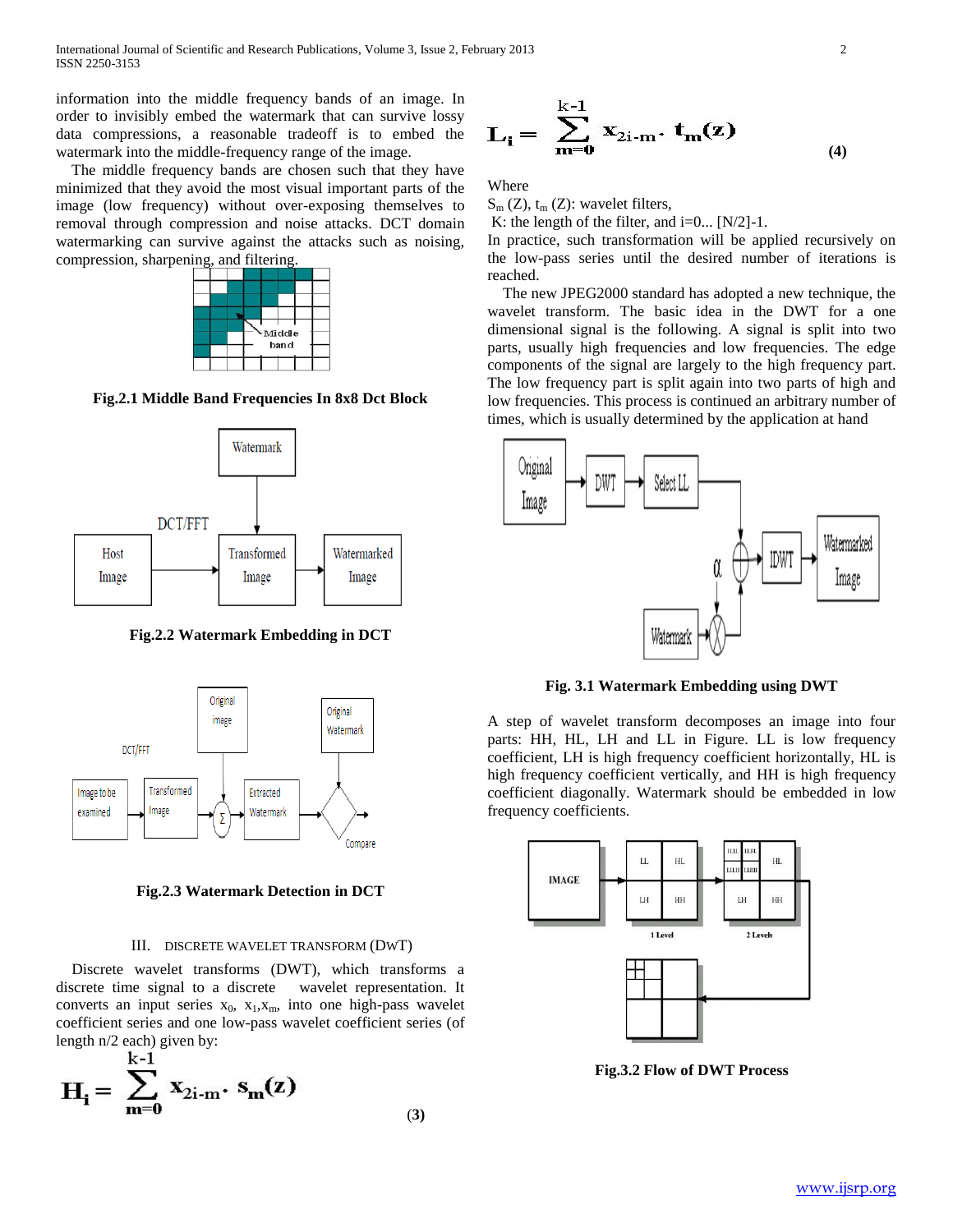| LL <sub>2</sub><br>LH <sub>2</sub> | $HL_2$<br>HH <sub>2</sub> | HL, |
|------------------------------------|---------------------------|-----|
| LH,                                |                           | HH, |

**Fig.3.3 Scale -2 Dimensional DWT**

One of the many advantages, the discrete wavelet transform is the watermarking method has multi resolution characteristics and is hierarchical.DWT has effective also in structural attacks as compare to DCT. DWT has significant advantages over geometric attacks such as compression, scaling & cropping. It is generally observed that DWT is more robust to cropping.

 One more advantage of DWT is that it shows acceptable performance with scaling attacks whereas DCT technique doesn't work with scaling attacks.

## IV. PERFORMANCE EVALUATION

 This section presents the simulations and experiments of the proposed scheme and the results obtained. For quantitative evaluation, PSNR (Peak Signal-to-Noise Ratio) is introduced to evaluate the performance of the proposed scheme and image quality, which is defined as

**PSNR = 10log<sup>10</sup> (255²/MSE) Db**  $MSE = (((I_1 - I_2)^2/(m*n))$ 

**Where**

 **Iı: retrieved image I**₂**: original image m: no. of rows n: no. of column** 

When PSNR is 40 dB or greater, original and reconstructed images are virtually indistinguishable by human observers.

# **4.1 Imperceptibility**

Imperceptibility means that the perceived quality of the host image should not be distorted by the presence of the watermark. As a measure of the quality of a watermarked image, the peak signal to noise ratio (PSNR) is typically used PSNR in decibels (dB).

# **4.2 Robustness**

Robustness is a measure of the immunity of the watermark against attempts to remove or degrade it, internationally or unintentionally, by different types of digital signal processing attacks. In this chapter, we will report on robustness results which we obtained for three digital signal processing attacks such as resizing, cropping & rotation.

# V. EXPERIMENTAL RESULTS

 For simulation purpose there is the development of DCT based watermarking GUI&DWT based watermarking GUI which is as shown in figure.

For simulation we used three images i.e. splash, girl, mandrill respectively of size 512x512 as original image & 500 image of size 128x85 as the key image.



**Fig.5.1 GUI for DWT Based Watermarking**



**Fig.5.2 GUI for DCT Based Watermarking**

**Table 5.1: Results for imperceptibility**

|                 |          | <b>PSNR</b> | <b>PSNR</b> |
|-----------------|----------|-------------|-------------|
| original        | key      | IN          | IN          |
| image           | image    | <b>DWT</b>  | <b>DCT</b>  |
| <b>SPLASH</b>   | 0.jpg    | 91.5        | 49.02       |
| GIRL            | $0$ .jpg | 91.5        | 35.57       |
| <b>MANDRILL</b> | 0.jpg    | 91.5        | 49.02       |



**Graph 5.1 Result of DCT**